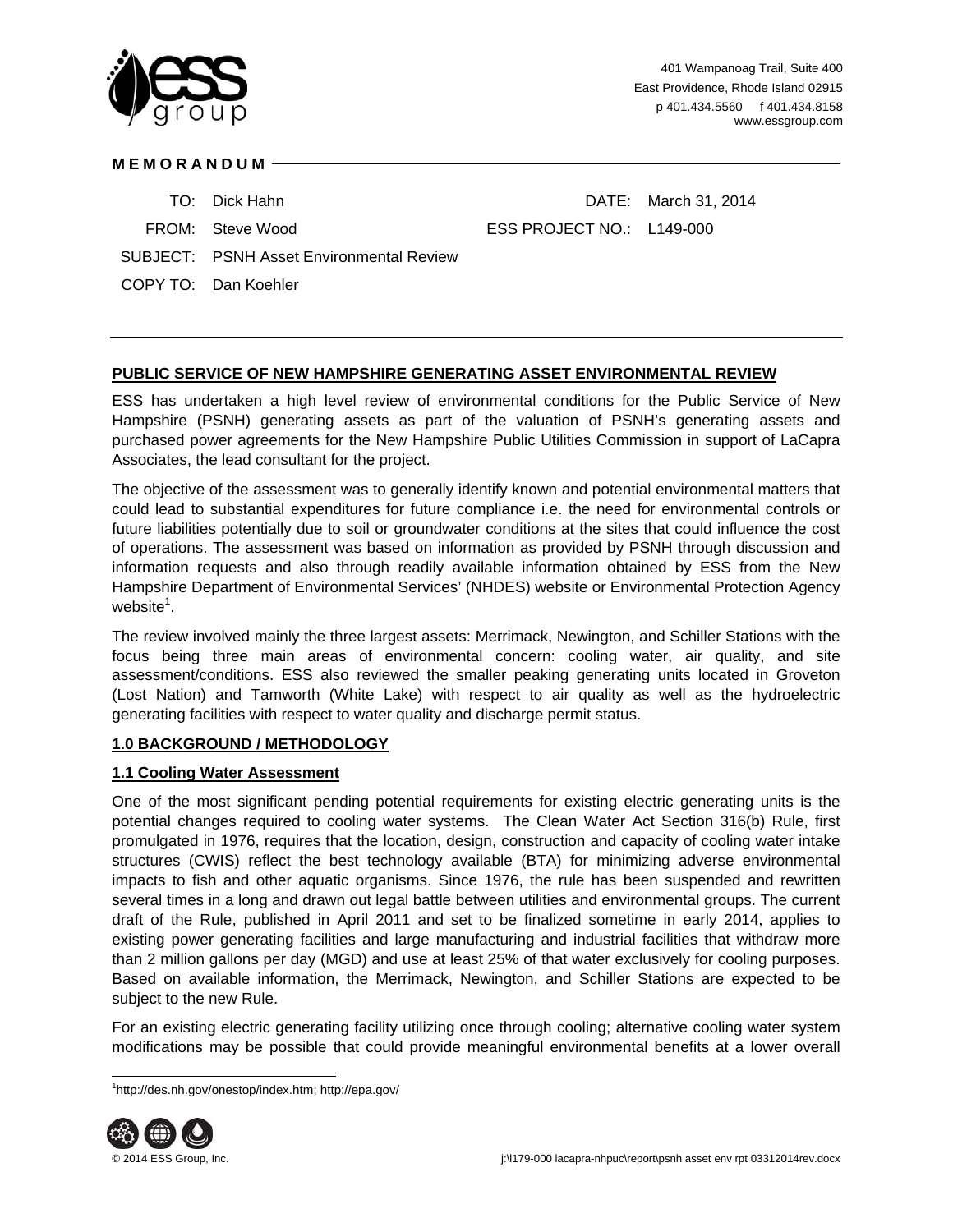

cost than a full conversion to a closed loop cooling water system. These alternative approaches are very site specific and beyond the scope of this evaluation. EPA has not mandated conversion of all once through cooling water systems to closed cooling water systems and they are allowing each facility to provide a site specific and facility specific analysis of the costs and environmental benefits of alternative approaches to the full implementation of a closed cooling water system conversion. Further analysis and discussion with EPA would be necessary to ascertain if this approach would be acceptable by EPA for the PSNH generating Stations.

PSNH was asked by the EPA under the section 308 process to provide an engineering review of its existing generating facilities and to provide a cost analysis to implement a full conversion of these existing facilities to a closed loop cooling water system. Although no decision has been made to convert these facilities to a close loop cooling water system PSNH did undertake the required engineering and cost analysis to quantify the potential cost impact for a full conversion of each of the existing generating facilities to close loop cooling. ESS conducted a review of PSNH's cost estimates and a review of the costs developed by the EPA in its Technical Development Document for the Proposed Section 316(b) Phase II Existing Facilities Rule. U.S. EPA. March 2011 ("EPA 316(b) Technical Development Document") to develop an order of magnitude estimate of the overall cost to implement this technology.

## **1.2 Air Quality Assessment**

PSNH's air permits require each operating station to be in full compliance with all applicable Federal and State emission and operating requirements. To assist in this review PSNH provided recent emission compliance reports for all five fossil-fuel generating assets (Merrimack, Newington, Schiller, White Lake, and Lost Nation), and air permits for each facility were obtained on New Hampshire Department of Environmental Services' (NHDES) website. ESS reviewed the PSNH annual emissions data, the current operating permits, and EPA regulatory compliance information to determine whether the PSNH assets were in compliance with current environmental regulatory requirements. ESS found PSNH operating assets to be in compliance with the requirements of the current operating air permits.

ESS also reviewed pending environmental emission regulations to identify those that have a potential to require a large capital investment or to otherwise require additional costs to operate.

### **1.2.1 FUTURE/PENDING AIR QUAILTY REQUIREMENTS**

## **Greenhouse Gas Regulations**

On December 7, 2009, EPA identified six key greenhouse gases (e.g. carbon dioxide and methane) and found that they constitute a threat to public health. On September 20, 2013, the EPA announced its first step in reducing carbon emissions by issuing proposed standards for new power plants and initiating a process to establish standards for existing power plants. EPA proposed a limit of 1,000 pounds of  $CO<sub>2</sub>$  per MWhr for new, reconstructed, or modified facilities. Therefore, these standards do not apply to the existing PSNH facilities, but may provide insight into the order of magnitude limitations the EPA may be considering for existing facilities.

The EPA has yet to propose any standards that would apply to the PSNH facilities for greenhouse gas emissions. EPA has suggested that a possible approach would be to give each State an emission "budget" or cap based on the mix of fuels used by electric generating units (EGUs) in the state to generate electricity in a base period. This is similar to an approach taken in the past with respect to  $NO<sub>x</sub>$  emission regulation. PSNH has indicated they continue to monitor the status of EPA's thinking on establishing GHG standards.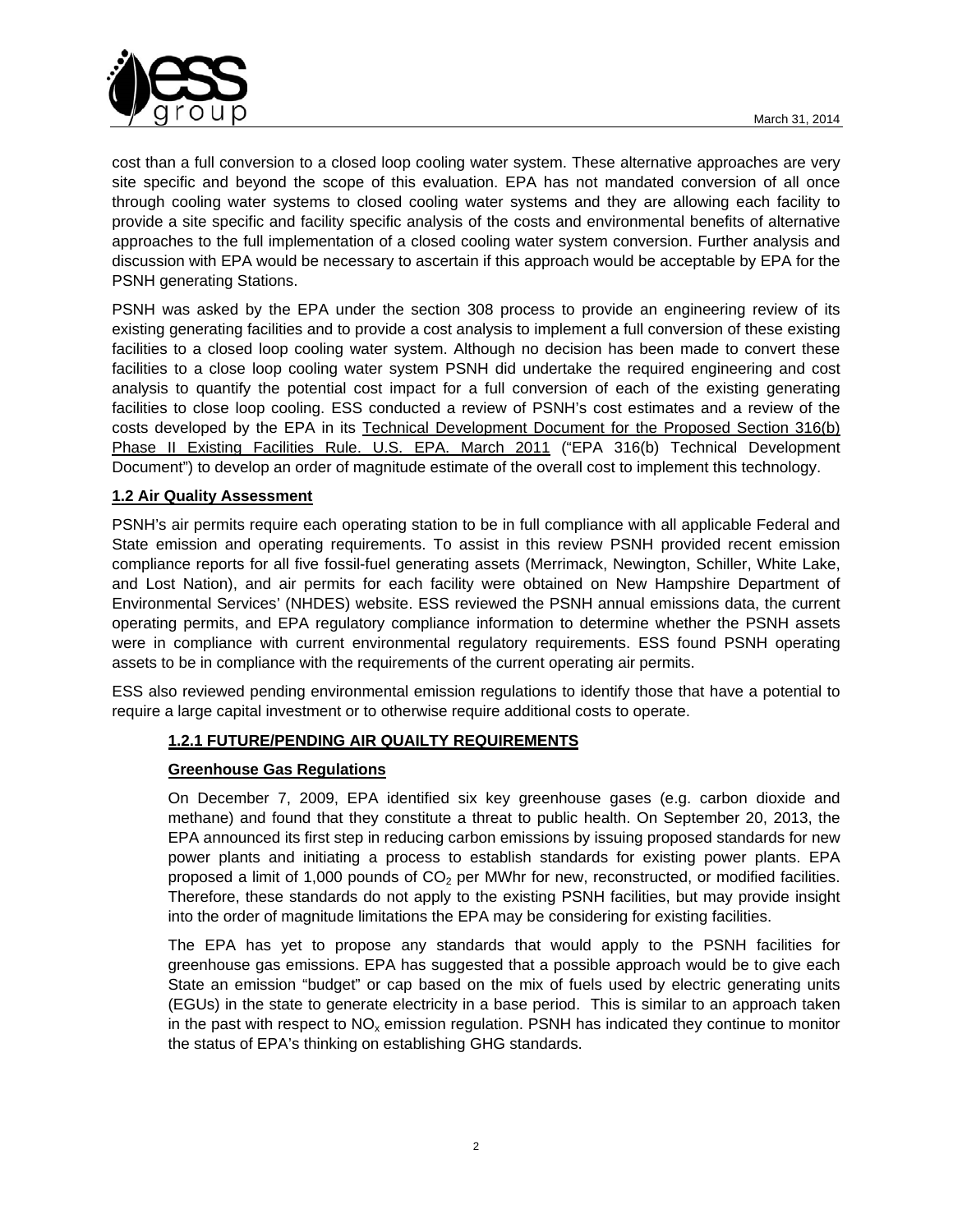

## **Mercury and Air Toxics**

On April 16, 2012 the Mercury and Air Toxic regulations under 40 CFR Parts 60 and 63 became effective, requiring the emission reductions of certain toxic air pollutants with a compliance date of April 16, 2015. The regulation applies to new and existing coal and oil-fired facilities. The pollutants for which emission limits have been established for coal and oil-fired plants are: filterable particulate matter (PM), hydrogen chloride (HCl), mercury (Hg), and hydrogen fluoride (HF). Merrimack, Schiller and Newington stations meet the size threshold to fall under these requirements, but Tamworth and Groveton do not.

PSNH has indicated that they are currently preparing for compliance with the mercury MATS regulation and provided a matrix in response to an information request, summarizing a number of options that are being considered and are developing cost estimates. A review of the information confirms PSNH is aware of the MATS compliance issues and have compliance options in development at each facility.

### **Best Available Retrofit Technology**

New Hampshire's Best Available Retrofit Technology (BART) rule was finalized on January 8, 2011 and the EPA approved the NH Department of Environmental Services (NHDES) regional haze State Implementation Plan on August 22, 2012. Merrimack Station Unit 2 and Newington Station Unit 1 were identified by NHDES as facilities that needed to perform a BART Analysis to determine whether emissions were well controlled, and whether retrofit measures or additional work practices should be required to reduce emissions below current levels to improve visibility. According to PSNH, both Merrimack and Newington Station have worked with NHDES to determine what controls and work practices would be appropriate to reduce emissions and meet the state's regional haze goals while continuing to maintain operational flexibility and that Merrimack has been deemed to meet the requirements. EPA published approval of the New Hampshire State Implementation Plan in the Federal Register on August 22, 2012 incorporating regulation Env-A 2300 Mitigation of Regional Haze and PSNH Merrimack Station Temporary Permit TP-0008 Flue Gas Desulfurization System.

### **1.3 Site Assessment/ Conditions Assessment**

ESS completed a limited assessment of environmental conditions for three of PSNH's power stations: Merrimack, Newington, and Schiller. The objective of the assessment was to generally identify known and potential environmental conditions of concern (particularly related to soil and groundwater) at the facilities and evaluate the short and long-term environmental liabilities associated with such condition(s). Based on discussions with PSNH, no overall ASTM or other method Phase 1 environmental site assessment has been conducted for the these facilities recently. This is not uncommon as there was no reason to undertake this type of evaluation at this time. $^2$  The assessment conducted by ESS was based on limited and readily available information provided by the PSNH in response to information requests and through information obtained from the NHDES website  $3,4$ .

 2 For instance these type of assessments are typically associated with a property transfer or financing which is not the case for the PSNH facilities.

<sup>&</sup>lt;sup>3</sup>http://<u>des.nh.gov/onestop/index.htm</u><br><sup>4</sup> The assessment of short and long-term environmental liabilities is solely based on ESS' review and interpretation of limited information and should not be considered a thorough and detailed liability evaluation of current and/or past contamination issues. Any monetary values presented herein for environmental liabilities: are purely estimates; do not consider other site-related environmental matters (i.e., wastewater, hazardous waste management, potentially hazardous building materials, air quality, etc.); are based on numerous assumptions; and are subject to change based on ESS' receipt and review of additional and pertinent sitespecific information.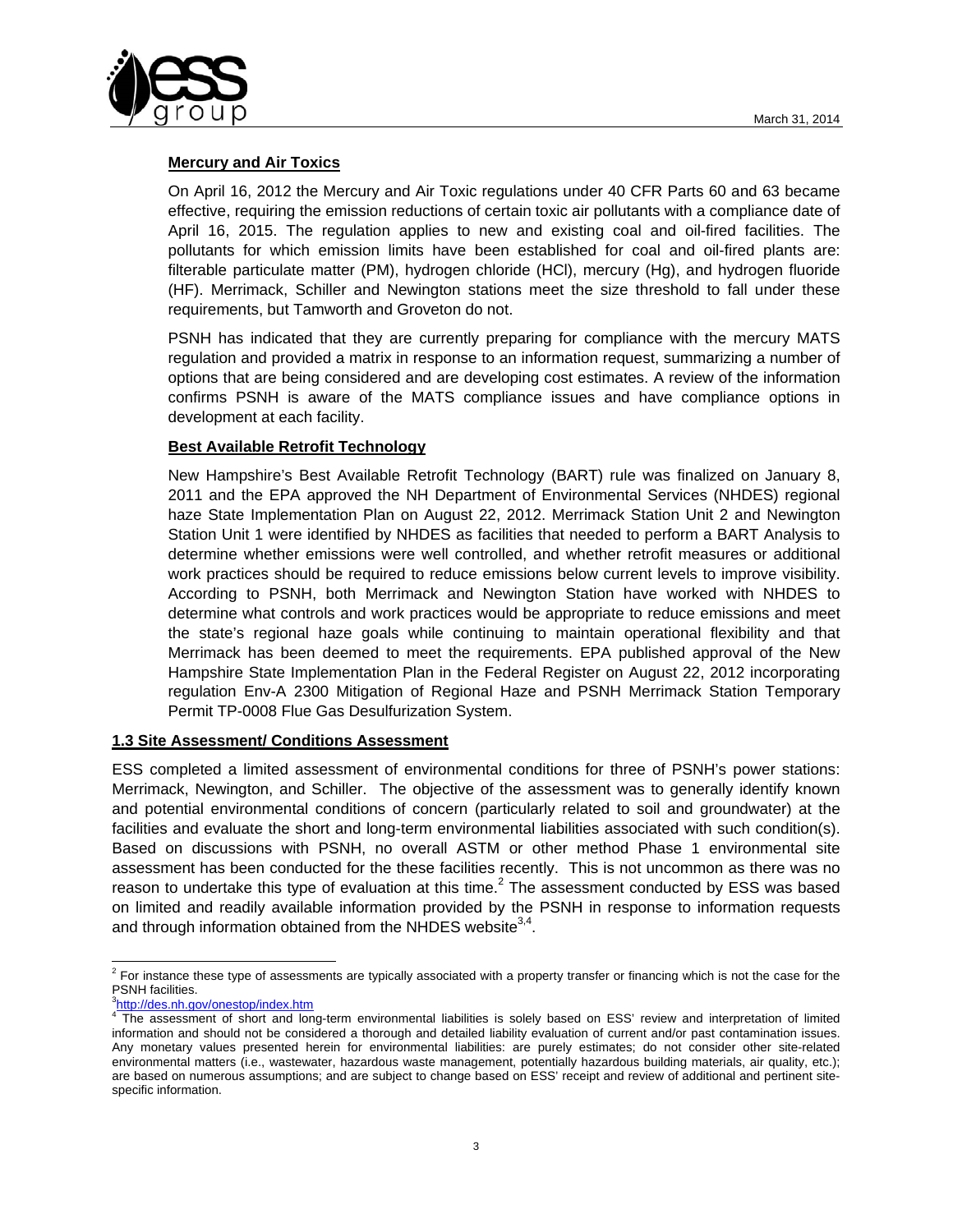

# **2.0 SUMMARY OF ASSESSMENT RESULTS**

## **2.1 Merrimack Power Station**

The Merrimack Station facility in Bow, New Hampshire is the largest generating station in the PSNH portfolio. The facility is a fossil fuel-fired electricity generating facility with a total output capacity of 440 MW. The facility operates on intermediate duty, which means is brought online when customer demand reaches a moderate level. The facility is comprised on two utility boilers, two combustion turbines operating as load shaving units, an emergency generator, and an emergency boiler. The two utility boilers (Unit 1, 110 MW and Unit 2, 330 MW) primarily burn bituminous coal; the two combustion turbines primarily burn No. 1 fuel oil or JP-4; the emergency generators burn No. 2 fuel oil or diesel fuel, and the emergency boiler burns No. 2 fuel oil or low sulfur diesel fuel. The two utility boilers ignite with No. 2 fuel oil.

The facility is located along the western bank of the Merrimack River and occupies approximately 150 acres of a 231-acre parcel of industrial-zoned land. The PSNH-Merrimack Station facility generally includes the following: an administrative office building, a power generation building, air pollution control equipment including a wet flue gas desulfurization system (scrubber), a coal yard storage and handling area, limestone and gypsum storage, truck washing facility, two combustion turbine structures, a jet fuel storage area, chemical unloading and storage areas, warehouses, a transmission substation, slag settling ponds, wastewater treatment facilities, and a cooling water discharge canal. The Merrimack Power Station reportedly has forty-two aboveground storage tanks (ASTs) currently in-use (containing either diesel, jet fuel, No. 2 fuel oil, transformer oil, gasoline, and used oil); two ASTs that are out-of-use; and seven ASTs that have been removed or dismantled (contained diesel, No. 6 fuel oil, No. 2 fuel oil, used oil, gasoline, and transformer oil); and twelve underground storage tanks (USTs) that were permanently closed (contained gasoline, No. 6 fuel oil, No 2 fuel oil, and used/waste oil).

### **2.1.1 Water Quality Assessment**

A Draft NPDES permit for the Merrimack Station Permit Number: NH0001465 was issued for review and comment on and remains under review by EPA.PSNH are currently waiting for EPA's response to comments on the draft permit and a final permit.

In accordance with the proposed new 316b Rule, the conversion of the existing facility to a closed loop cooling water system would be a major engineering and construction undertaking involving significant planning, associated downtime for the existing unit and results in an overall decrease in the thermal performance of each facility involved. ESS reviewed the PSNH cost estimates developed in the following report [Response to United States Environmental Protection Agency CWA 308 Letter PSNH Merrimack Station Units 1 & 2; November, 2007] and compared these costs to the range of costs identified by EPA in its 316b Development Document for electric generating stations representative of the PSNH facilities. The PSNH cost estimates are costs reflective for the years in which the PSNH reports were completed and as a result these costs would need to be escalated to the year that any conversion of these facilities to closed loop cooling would occur. Costs associated with such conversion fall into several categories; Capital/construction costs, operation and maintenance, lost generation during construction, parasitic electric use and other losses associated with the new system and operational losses mainly due to decrease in efficiency. The table below summarizes the major expenditures associated with the full conversion of the existing facility to a closed loop cooling water system.<sup>5</sup>

l <sup>5</sup> Cost assume the installation of and SPX hybrid closed cooling system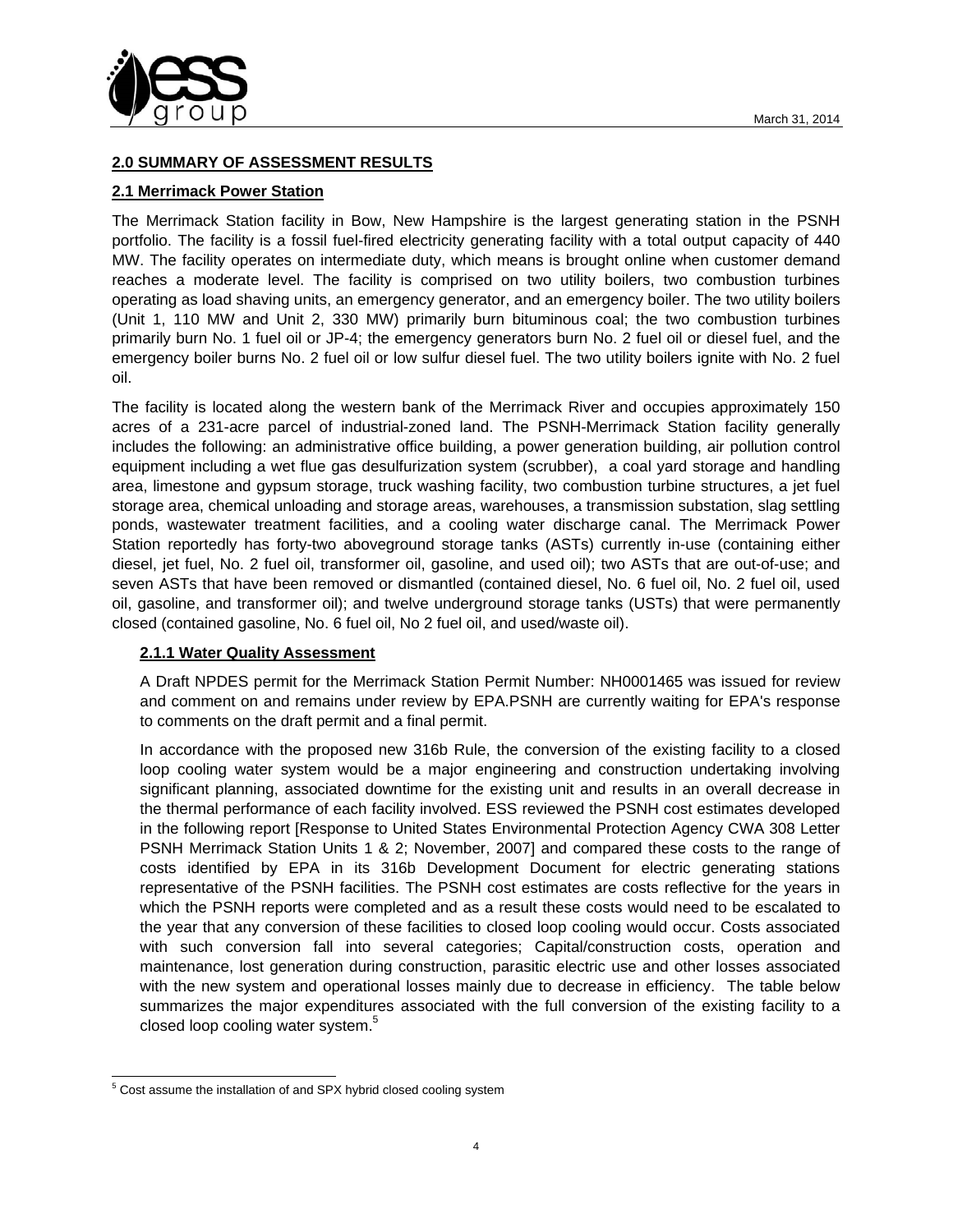

| <b>Merrimack Generating Station</b>      |                          |                                   |           |       |               |  |  |
|------------------------------------------|--------------------------|-----------------------------------|-----------|-------|---------------|--|--|
|                                          |                          |                                   | MW (MWhr) | \$/MW | 2014 Dollars* |  |  |
|                                          |                          | <b>Construction Cost Estimate</b> |           |       |               |  |  |
|                                          | Station (Unit #1 and #2) |                                   |           |       | \$68,020,460  |  |  |
|                                          |                          | Unit #1                           |           |       | \$25,749,740  |  |  |
|                                          |                          | Unit #2                           |           |       | \$48,771,590  |  |  |
| Operation & Maintenance                  |                          |                                   |           |       |               |  |  |
|                                          |                          | Unit #1                           |           |       |               |  |  |
|                                          |                          | Year 1 - 5                        |           |       | \$96,260      |  |  |
|                                          |                          | Year 6 - 15                       |           |       | \$138,880     |  |  |
|                                          |                          | Year 16-30                        |           |       | \$266,840     |  |  |
|                                          |                          | Unit #2                           |           |       |               |  |  |
|                                          |                          | Year 1 - 5                        |           |       | \$240,530     |  |  |
|                                          |                          | Year 6 - 15                       |           |       | 347,250       |  |  |
|                                          |                          | Year 16-30                        |           |       | \$667,160     |  |  |
| Lost Capacity During Construction (MWhr) |                          |                                   |           |       |               |  |  |
|                                          | Unit #1                  |                                   | 60,480    | \$37  | \$2,237,800   |  |  |
|                                          | Unit #2                  |                                   | 176,400   | \$37  | \$6,526,800   |  |  |
| Parasitic Loss (MW)                      |                          |                                   |           |       |               |  |  |
|                                          |                          | Unit #1                           | 1.56      | \$72  | \$983,900     |  |  |
|                                          |                          | Unit #2                           | 5.14      | \$72  | \$3,241,900   |  |  |
| Operation Loss (MW)                      |                          |                                   |           |       |               |  |  |
|                                          |                          | Unit #1                           | 0.16      | \$72  | \$100,900     |  |  |
|                                          |                          | Unit #2                           | 2.82      | \$72  | \$1,778,600   |  |  |

\* Original values presented in 2007 dollars. Escalated to 2014 dollar using 2% per year.

The site specific costs presented above are reasonable based on the EPA 316(b) Technical Development Document, which provided a representative cost estimate for a closed cycle retrofit of a 350 MW plant with an intake flow of 200,000 gpm. The EPA estimated capital  $\text{cost}^6$  for the representative retrofit was between \$35,000,000 and \$92,000,000 depending on the difficulty, with an estimated average level of difficulty being approximately \$59,000,000. The estimated O&M cost for operating a retrofit closed cycle cooling system was \$3,600,000. As described earlier, given the age of the PSNH generating facilities, the relatively low water withdrawals and other factors, it may be possible that an alternative to a full cooling water system conversion to closed cycle would be acceptable to EPA. Since the final 316(b) Rule has yet to be issued and the cost benefit of the required capital investment yet to be weighed by EPA, the costs developed for this generating facility should be considered only as a future potential and worst cast estimate.

#### **2.1.2 Air Quality Assessment**

NHDES performed an annual Title V Compliance Certification Review on May 18, 2013 and determined the facility to be in complete compliance with the Title V Operating Permit emission limits and operating conditions. Additionally, all recent stack test reports indicate compliance with applicable limits.

PSNH made a major capital investment in Merrimack Station in 2011, and it is reported to be effective in reducing  $SO<sub>2</sub>$  and Hg emissions and will be of value in meeting the Mercury and Air Toxics Standard (MATS). Based on industry experience with similar wet scrubbing technology, the wet

 6 Original values in the EPA report were presented in 2009 dollars. Escalated to 2014 dollar using 2% per year.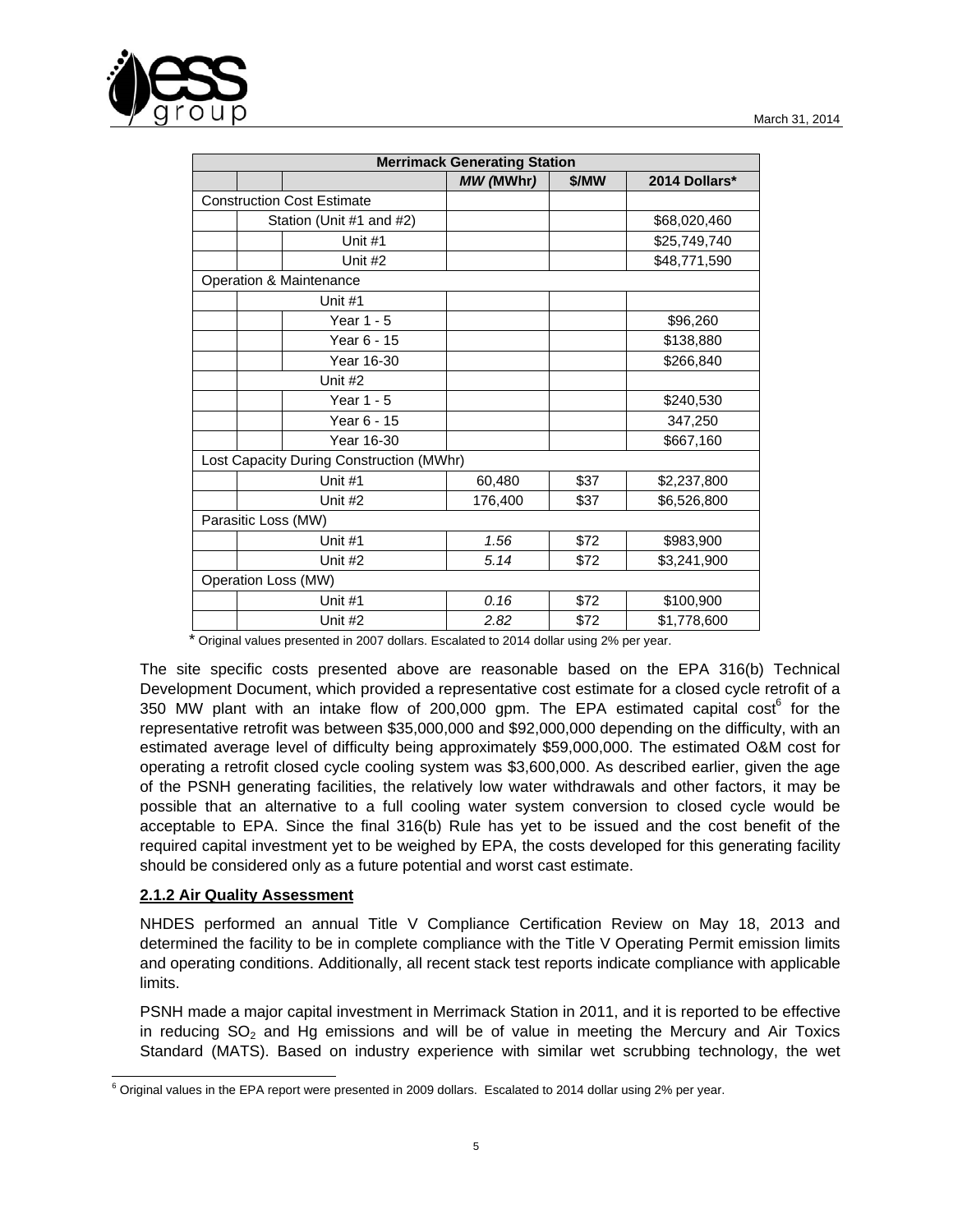

scrubbers already installed at the Merrimack Station should also be effective in controlling other MATS pollutants (HCl, HF, and PM). PSNH will need to demonstrate this by performing additional emissions testing to demonstrate the effectiveness of the existing emission controls. Therefore, PSNH should be able to avoid additional major capital investment to meet the MATS requirements at this facility although some small level of investment may be required to address these additional pollutants.

PSNH provided a matrix of options being considered to comply with MATS regulations monitoring requirements at Merrimack Station. In order to demonstrate compliance with the Mercury standard, PSNH anticipates one-time capital expenditures of \$150,000 - \$320,000 and operating costs of \$12,000-\$15,000 per year. HCL and particulate matter (PM) monitoring could be conducted as part of ongoing quarterly stack testing at no additional capital cost but approximately \$60,000 annual in operating costs, however PSNH suggested this approach may be challenging because of timing i.e. the ability to meet the testing windows since there are no grace period provided for in the event operational or other matters preclude the ability to conduct the test. If stack testing is found to be ineffective for monitoring HCL and PM, alternative options are estimated to range from a low of \$15k annually for 3 years to a high of \$250,000 (total for HCL and PM). The operating costs to monitor HCL and PM (not including stack testing) ranges from \$15,000 every 3 years after initial year to as much as \$60,000 per year (total from HCL and PM).

Based on this analysis, the total cost to PSNH to comply with the MATS regulation is between \$150,000 and \$570,000 in capital cost and \$12,000 to \$75,000 per year in operating costs. An evaluation of the effectiveness of the controls identified by PSNH and the associated cost/benefit of each is beyond the scope of this evaluation. PSNH must be in compliance by April 16, 2015.

With regard to potential future limits on greenhouse gas emissions, the use of coal as a fuel source at the Merrimack facility which is carbon intensive (as compared to gas or even oil) may require additional operating cost as the program will most likely involve the trading of available "allowances". Additional gas burning capability may also be an option which may require capital investments. Another option could be to reduce operations i.e. capacity factor which would impact revenues. At this time, given the uncertainty of the proposed GHG emission requirement, it is not possible to definitely assign a future cost.

## **2.1.3 Site Assessment/ Conditions Assessment**

A fly ash landfill is situated on the property within an abandoned sand and gravel operation area. The landfill was originally unlined and began operations circa 1975 at which time fly ash, dewatered wastewater treatment sludge, slag, and ash pond dredging material were disposed of. Aluminum oxide blasting grit and asphalt pavement was also reported permitted (1980) to be disposed of the landfill. In November 1980, NHDES order PSNH to discontinue the disposal of semi-liquid, oil ashbased sludge and only allowed disposal of fly ash in the landfill. In 1981, ~2,000 cubic yards of oil ash sludge and vanadium content was removed from the landfill. In 1986, the landfill was upgraded with a synthetic rubber liner. The landfill was also equipped with a central leachate collection system with a 4,000-gallon underground storage tank (UST) and a pump house for the removal of leachate and subsequent treatment at the on-site treatment plant. Groundwater monitoring, in accordance with a Groundwater Release Detection Permit, has occurred around the landfill since circa 1985 through present.

From 1981 through 1988, Preliminary Assessments and Hydrogeologic Investigations were performed (Dubois and King, Inc.) to determine groundwater impacts from leachate discharge from the fly ash landfill. A variety of constituents were initially detected in groundwater samples collected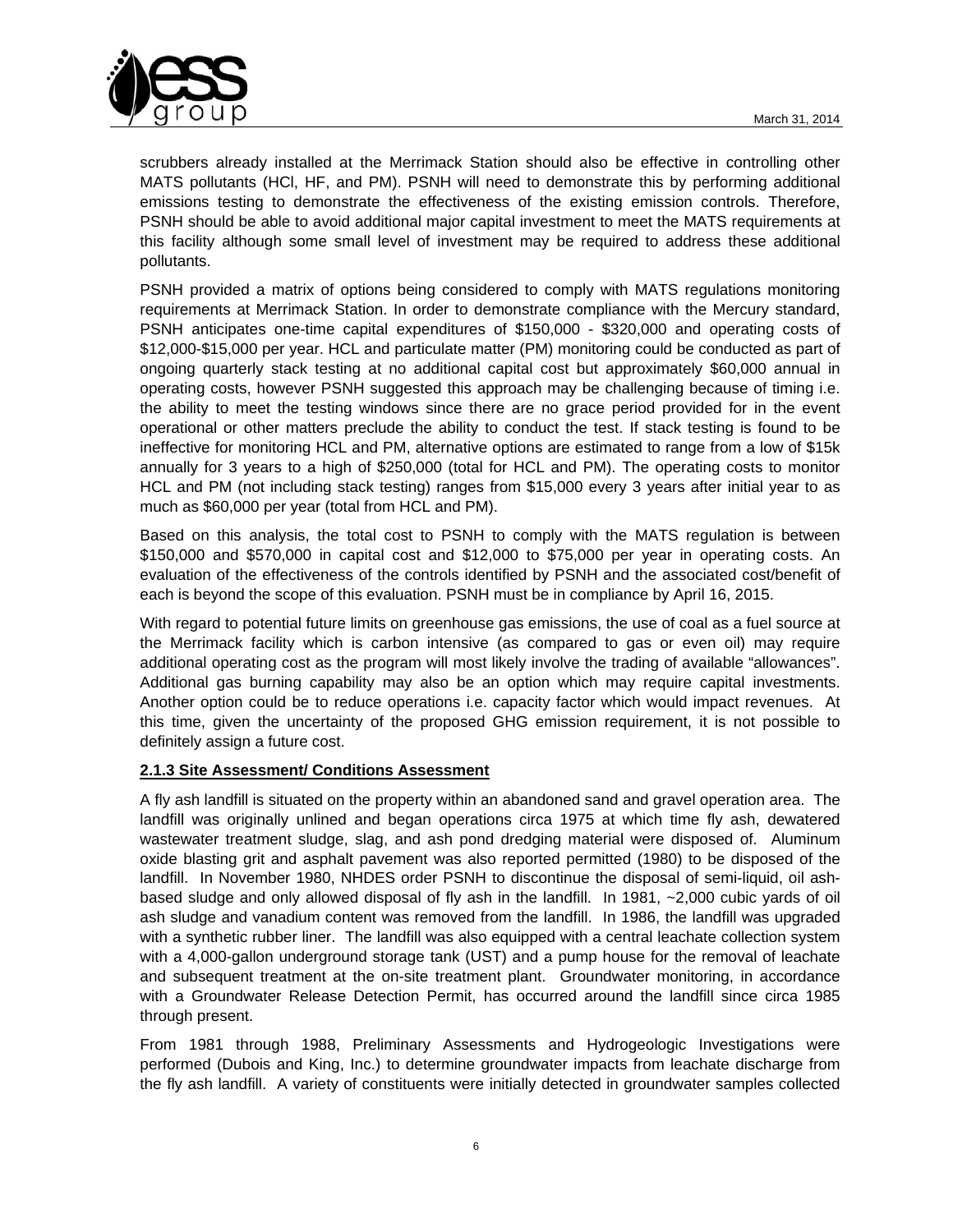

(circa 1984 through 1988) from on-site monitoring. Up to thirteen off-site/private wells were also initially monitored (circa 1982 through 1985). Based on a January 1985 correspondence letter, NH Water Supply and Pollution Control Commission indicated that only one out of the thirteen off-Site residential wells were potentially impacted. The detected volatile organic compounds (VOCs) were believed to be associated with the solvent adhesive that was used to seal the synthetic rubber liner. More recent monitoring of groundwater on the site, as summarized below, has not shown the presence of the aforementioned constituents, with the exception of certain total and dissolved metals.

As stated above, Merrimack Station currently has a Groundwater Release Detection Permit (GWP-198400065-B-005) issued by NHDES for groundwater monitoring at the currently lined landfill. The most recent permit was issued in February 2012 and expires on February 2017. The groundwater monitoring system is comprised of five groundwater monitoring wells that are sampled semi-annually. According to a PSNH report to NHDES, dated May 15, 2013, entitled "Merrimack Station Coal Ash Landfill, Bow, NH; WMD Permit No. DPHS-SW-85012; DES #198400065, Project #9, "All of the groundwater results are consistent with those submitted in the past, and continue to demonstrate that the underlying aquifer is being fully protected".

There is an open NHDES case /release (Site No. 198400065) for the site associated with an oil release from a now closed in-place oil-water separator. In 2005, the facility closed a buried oil-water separator which had been replaced by a new unit installed within wastewater treatment facility building. During closure of the oil-water separator and subsequent environmental investigation activities in 2005 and 2006, petroleum-impacted soil was identified beneath a pipe which was used to transfer oil from the separator to a 3,000-gallon concrete collection sump. In-place closure of the oilwater separator and excavation of petroleum-impacted soil occurred in 2005 and early 2006. NHDES issued a Certificate of No Further Action to PSNH for the oil-water separator investigation and closure on December 13, 2006. In November of 2009, GZA was retained to observe and document the inplace closure of the 3,000-gallon concrete oil collection sump. On November 30, 2009, a 12-inch diameter opening was cut through the bottom of the oil collection sump to serve as a recovery point for free product from the soil adjacent to the sump. Based on March 2013 letter from PSNH to NHDES, no free-phase product was measureable and neither VOCs nor polyaromatic hydrocarbons (PAHs) were detected in the wells at concentrations exceeding the ambient groundwater quality standards (AGQS). NHDES approved the permanent closure of the sump (filling it with inert structural fill and capping with concrete). NHDES also approved quarterly monitoring of groundwater for dissolved metals (RCRA-8), pH and conductivity for the remainder of 2013. Monitoring groundwater quality for dissolved metals in groundwater appears to be on-going.

Short-term liabilities are considered current and on-going environmental activities to assess or remediate known releases of petroleum products or hazardous substances to the subsurface. Based on the information reviewed by ESS for Merrimack Station, the following short-term liabilities could include: (i) groundwater monitoring near a closed sump and oil-water separator for dissolved metals that exceed NHDES AGQS. ESS would anticipate that the annual costs for performing and reporting groundwater quality monitoring could be between \$20,000 and \$35,000. According to PSNH, an escrow account is maintained to ensure funding is available to close and perform long term monitoring of the landfill.

Long-term liabilities are considered environmental actions taken to address currently unknown or suspect contaminant conditions on the site. An example of a potential contaminant condition could include soil quality impacts from historical site operations (historic testing of soil quality appears limited based on the overall size of the property). With this scenario, future environmental actions include: comprehensive subsurface investigations (i.e. surface and subsurface soil testing), limited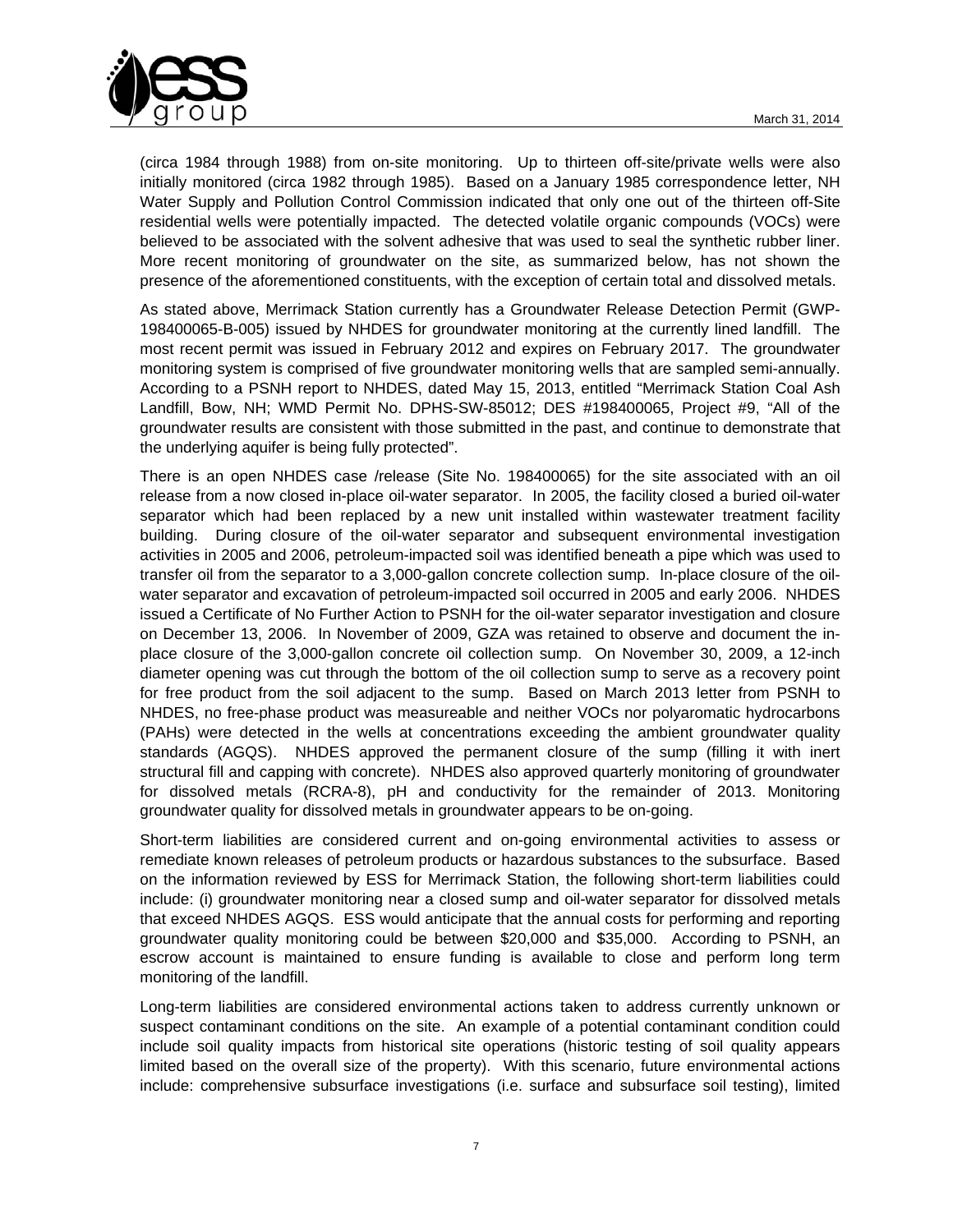

soil removal actions; potential placement of an Activity Use Restriction (AUR), and all associated regulatory reporting. ESS would anticipate that the costs for these types of actions could be between \$50,000 and \$150,000. *Note – the long-term liabilities do not account for any large-scale*  redevelopment scenario that may involve significant earthwork and dewatering activities and *associated management of potentially impacted soil or groundwater.*

# **2.2 Newington Power Station**

The Newington Power Station is located just north of the Newington/Portsmouth NH town line at 165 Gosling Road in Portsmouth, New Hampshire. The facility has a total output capacity of 406 MW and is comprised of one utility boiler, two auxiliary boilers and one emergency generator. The one utility boiler is capable of burning either natural gas or No. 6 fuel oil or crude oil; the auxiliary boilers burn No. 2 fuel oil; and the emergency generator burns diesel. The facility is a peaking unit, which means it is brought online when customer demand reaches a high level.

The Newington station also reportedly consists of a former Mobil Oil bulk storage terminal (193 Gosling Road). Mobil developed the property as a bulk storage terminal circa 1943. Prior to 1940, the property was reportedly undeveloped. The facility reportedly has twenty-eight ASTs currently in-use (containing either No. 2 fuel oil, transformer oil, diesel, lubrication oil, used oil, No. 6 fuel oil); two ASTs that are outof-use (contained No. 2 fuel oil, transformer oil); one 5,000-gallon No. 2 fuel oil UST that was permanently closed on June 5, 1987. The station began commercial operations in 1974.According to an April 2, 1984 document (entitled "On-Site Waste Disposal Systems") received by the Division of Public Health Services, Bureau of Hazardous Waste from PSNH, on-site disposal of fly ash slurry reportedly occurred during 1976 and possibly circa 1975-1977.Two pits on the northwestern corner of the site were used for the fly ash disposal. This area was reportedly covered and is now used as equipment storage area (PSNH – 1982).

## **2.2.1 Water Quality Assessment**

The Newington Station EPA NPDES Permit Number NH0001601 was issued on Sept 30, 1993 and expired on Oct 30, 1998. PSNH is currently waiting for a draft permit to be issued by EPA.

In accordance with the proposed new 316b Rule, the conversion of the existing facility to a closed loop cooling water system would be a major engineering and construction undertaking involving significant planning, associated downtime for the existing unit and results in an overall decrease in the thermal performance of each facility involved. ESS reviewed the PSNH cost estimates developed in the following report [Response to United States Environmental Protection Agency CWA 308 Letter PSNH Newington Station; August, 2008] and compared these costs to the range of costs identified by EPA in its 316b Development Document for electric generating stations representative of the PSNH facilities. The PSNH cost estimates are costs reflective for the years in which the PSNH reports were completed and as a result these costs would need to be escalated to the year that any conversion of these facilities to closed loop cooling would occur. Cost associated with such conversion fall into several categories; Capital/construction costs, Operation and maintenance, Lost generation during construction, Parasitic electric use and other losses associated with the new system and Operational losses mainly due to decrease in efficiency. The table below summarizes the major expenditures associated with the full conversion of the existing facility to a closed loop cooling water system.

<sup>&</sup>lt;sup>7</sup> Costs assume the installation of an SPX hybrid closed cooling system.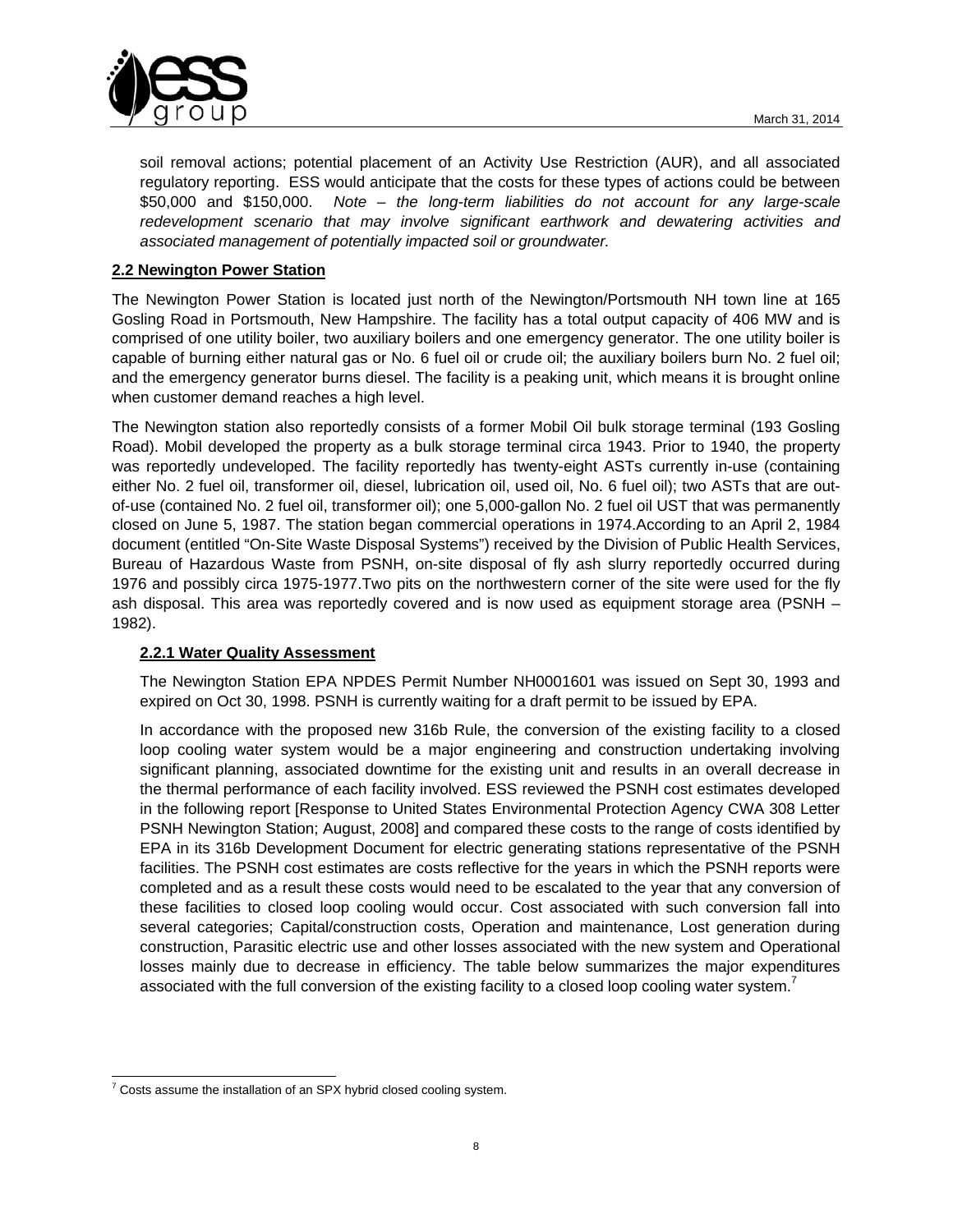

|                                          | <b>Newington Generating Station</b> |                                    |           |       |               |  |  |  |  |
|------------------------------------------|-------------------------------------|------------------------------------|-----------|-------|---------------|--|--|--|--|
|                                          |                                     |                                    | MW (MWhr) | \$/MW | 2014 Dollars* |  |  |  |  |
| <b>Construction Cost Estimate</b>        |                                     |                                    |           |       |               |  |  |  |  |
|                                          | Unit #1                             |                                    |           |       |               |  |  |  |  |
|                                          |                                     | Unit #1 (seawater)                 |           |       | \$85,706,700  |  |  |  |  |
|                                          |                                     | Unit #1 (graywater)                |           |       | \$76,737,160  |  |  |  |  |
| Operation & Maintenance                  |                                     |                                    |           |       |               |  |  |  |  |
|                                          | Unit #1                             |                                    |           |       |               |  |  |  |  |
|                                          |                                     | Year 1 - 5                         |           |       | \$253,950     |  |  |  |  |
|                                          |                                     | Year 6 - 15                        |           |       | \$366,570     |  |  |  |  |
|                                          |                                     | Year 16-30 (seawater)              |           |       | \$726,940     |  |  |  |  |
|                                          |                                     | Year 16-30 (graywater)             |           |       | \$701,040     |  |  |  |  |
| Lost Capacity During Construction (MWhr) |                                     |                                    |           |       |               |  |  |  |  |
|                                          | Unit $#1$                           | Scheduled when in economic reserve |           |       |               |  |  |  |  |
| Parasitic Loss (MW)                      |                                     |                                    |           |       |               |  |  |  |  |
|                                          | Unit #1                             |                                    | 5.08      | \$98  | \$4,361,100   |  |  |  |  |
| Operation Efficiency Loss (MW)           |                                     |                                    |           |       |               |  |  |  |  |
|                                          | Unit #1                             |                                    | 79.1      | \$98  | \$67,906,000  |  |  |  |  |

Original values presented in 2008 dollars. Escalated to 2014 dollar using 2% per year.

The site specific costs presented above are reasonable based on the EPA 316(b) Technical Development Document, which provided a representative cost estimate for a closed cycle retrofit of a 350 MW plant with an intake flow of 200,000 gpm. The estimated capital cost for the representative retrofit was between \$35,000,000 and \$92,000,000 depending on the difficulty, with an estimated average level of difficulty being approximately \$59,000,000.The estimated O&M cost for operating a retrofit closed cycle cooling system was \$3,160,000. As described earlier, given the age of the PSNH generating facilities, the relatively low water withdrawals and other factors, it may be possible that an alternative to a full cooling water system conversion to closed cycle would be acceptable to EPA. Since the final 316(b) Rule has yet to be issued and the cost benefit of the required capital investment yet to be weighed by EPA, the costs developed for this generating facility should be considered only as a future potential expense.

### **2.2.2 Air Quality Assessment**

NHDES performed an annual Title V Compliance Certification Review on May 30, 2013 and determined the facility to be in complete compliance with the Title V Operating Permit emission limits and operating conditions. Additionally, all recent stack tests reports indicate compliance with applicable limits.

PSNH provided a matrix of options being considered to comply with MATS regulations at Newington Station. According to the regulation, a facility is exempt from the emission limits required by MATS if the facility operates with an annual capacity factor of <8% (based on a 2-year average). Based on information provided by PSNH, Newington Station has operating a capacity factor below 6% annually since 2009. Therefore, Newington Station may be exempt from the MATS regulations.

PSNH has also evaluated monitoring options to ensure compliance with MATS, in the event that the facility is not exempt for MATS in the future. The three criteria pollutants that are evaluated by PSNH are PM, HCL, and HF. All three constituents could be monitored as part of ongoing quarterly stack testing at no additional capital cost and \$120,000 annual in operating costs; however PSNH suggested this approach may be challenging because of timing i.e. the ability to meet the testing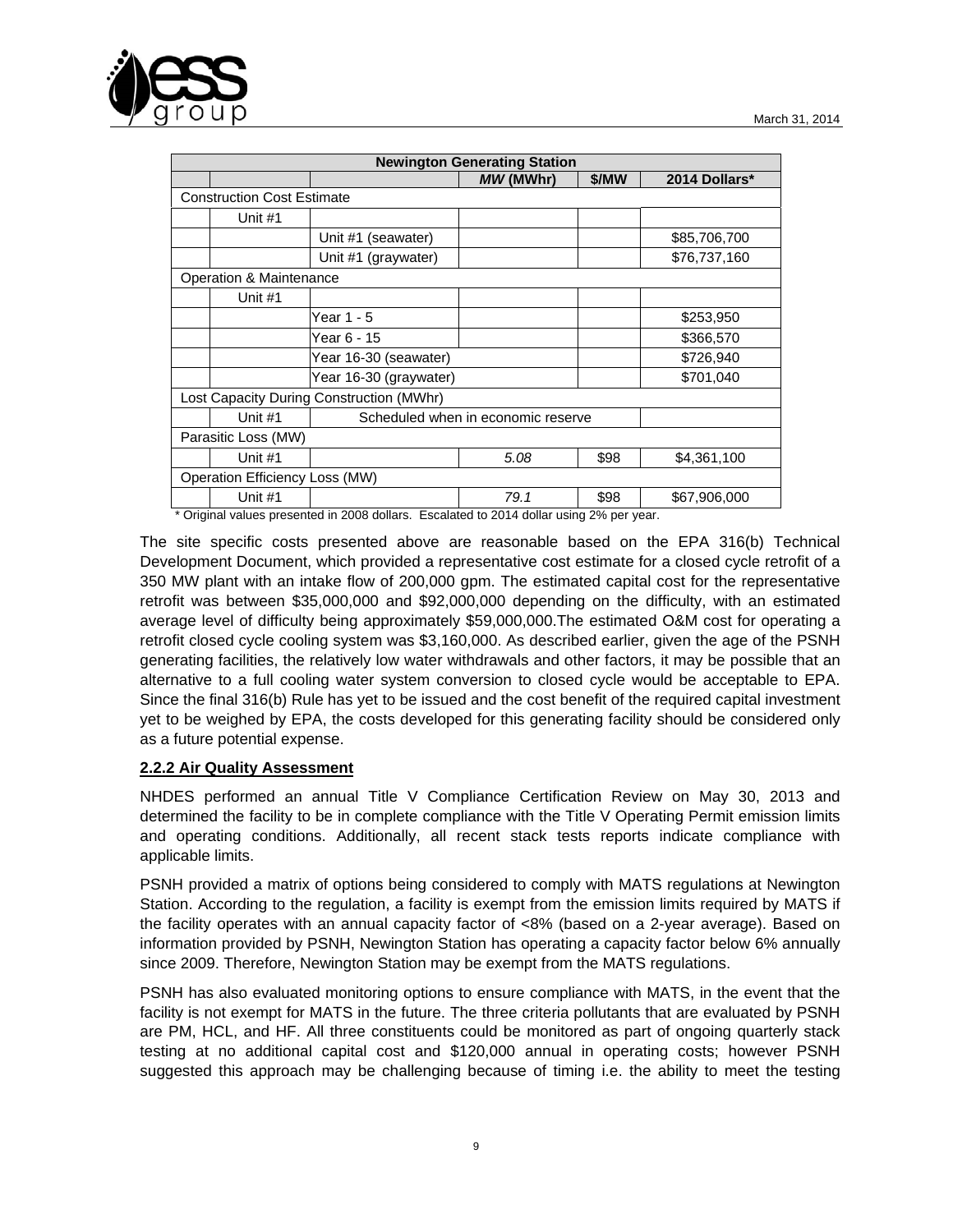

windows since there are no grace period provided for in the event operational or other matters preclude the ability to conduct the test. If stack testing is found to be ineffective, an alternative option at no cost to PSNH for HCL and HF (in capital cost or operating expense) would be to monitor the fuel moisture content and demonstrate compliance with a <1% standard, although this would not address PM. If neither option is acceptable, the capital expense to monitor HCL would be between \$10,000 and \$100,000, with operating expenses between \$10,000 every 3 years after initial to \$10,000 annually. The capital expense to monitor HF is \$10,000 annually for 3 years to \$100,000, with operating expenses between \$10,000 every 3 years after initial to \$10,000 per year. The capital expense to monitor PM is between \$10,000 annually for 3 years to \$100,000, with operating expenses between \$10,000 every three years after initial to \$35,000 every 3 years and \$10,000 all other years.

Based on this analysis, the total cost to PSNH to comply with the MATS regulation at Newington is between \$0 and \$300,000 in capital cost and \$30,000 to \$120,000 per year in operating costs. An evaluation of the effectiveness of the controls identified by PSNH and the associated cost/benefit of each is beyond the scope of this evaluation. PSNH must be in compliance by April 16, 2015.

With regard to potential future limits on greenhouse gas emissions, Newington burns oil and natural gas and therefore less carbon intensive fuels.

Therefore, the approach at Newington may be less costly if the program adopted involves the trading of available "allowances". Additional gas burning may also be an option which would not require capital investments. Another possibility is that because of the facilities low capacity factor, it may not be subject to any future GHG requirement. At this time, given the uncertainty of the proposed GHG emission requirement, it is not possible to definitely assign a future cost.

## **2.2.3 Site Assessment/ Conditions Assessment**

Based on readily available information, it does not appear that the Newington Station property (excluding the former Mobil bulk storage terminal property) has any open cases with NHDES or EPA regarding petroleum product or hazardous substance releases to the subsurface (soil and groundwater) and there is no additional reference to the on-site disposal of oil fly ash at the Merrimack site as described above in Section 2.1.3.

Information in the 2008 Groundwater Management Plan Renewal Application (Roux Associates, Inc.) indicates the former Mobil Oil Terminal No. 28-075 is owned by PSNH and has on-going environmental monitoring of groundwater quality. Mobil ceased terminal operations at the Site circa 1994 and sold the property to Granite State Materials in 1994/1995. Mobil developed the property as a bulk storage terminal circa 1943. Prior to 1940, the property was reportedly undeveloped. Newington Power Station is located to the north and west of the former Mobil Oil Terminal. According to the 2006 Annual Monitoring Report Summary and Former Loading Rack Excavation Report, remedial activities at the site have included soil excavation, soil sampling, groundwater monitoring well installation and groundwater sampling and analysis. The 2008 Groundwater Management Plan Renewal Application also indicated that an oil-water separator existed (not closed) and previously discharged to the Piscataqua River and a non-operating soil vapor extraction (SVE) system was located in the southern portion of the Site and consisting of 13 wells and a horizontal trench.

On April 10, 2013, NHDES issued a Groundwater Management Permit (GWP-1991102013-N-004) to the PSNH to monitor the past discharge of petroleum at the former Mobil Oil Terminal 28-075. The permit expires on April 9, 2017. The groundwater monitoring system is comprised of eleven monitoring wells which are sampled annually for VOCs. The most recent groundwater quality results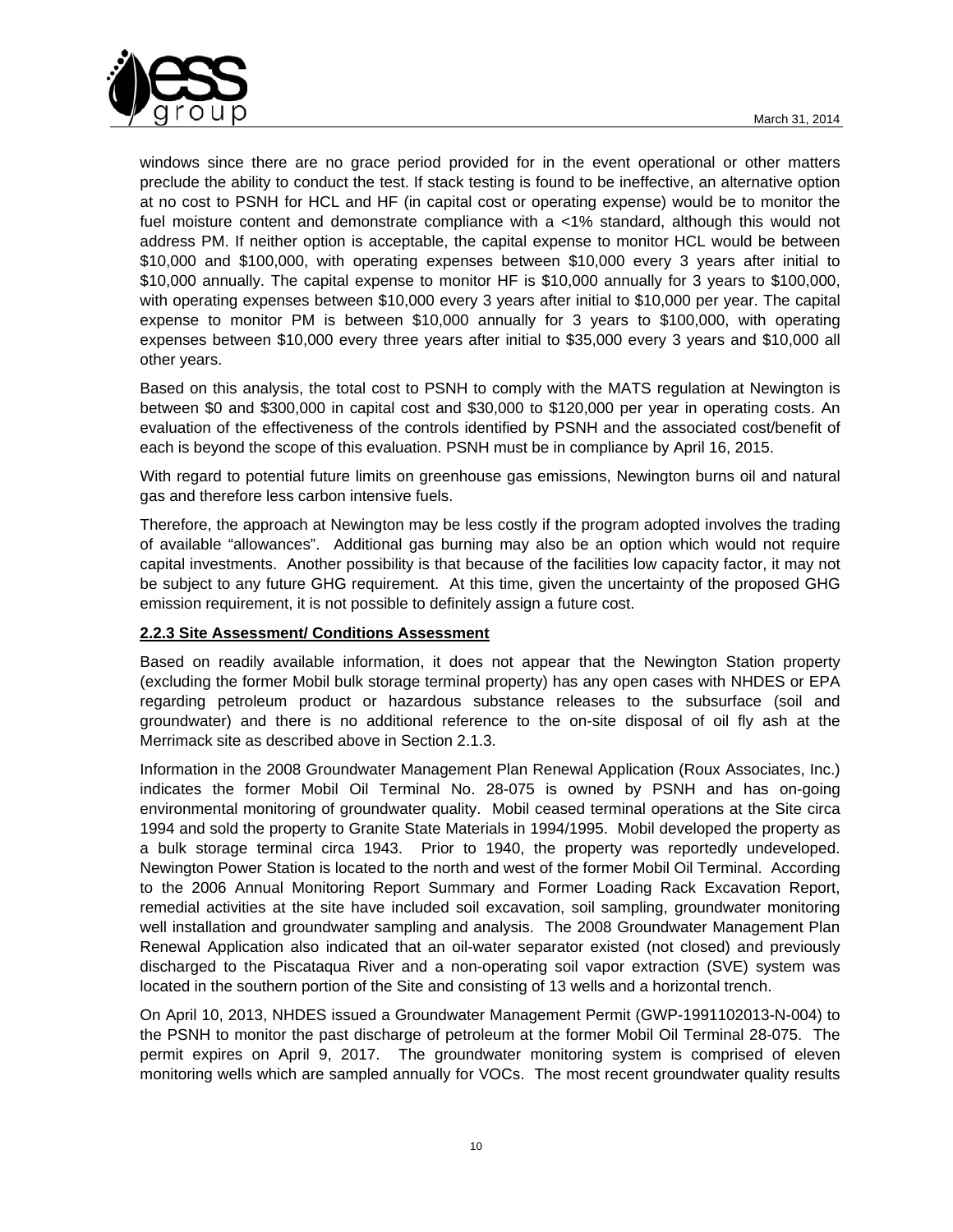

(July 2013) showed that concentrations above AGQS. On October 25, 2013, NHDES provided a letter to PSNH indicating the following: (i) a periodic summary report is to be submitted in September 2015; (ii) the report shall include a review of the conceptual model and updated contaminant distribution maps; (iii) an analysis of contaminant distribution and recommendations for *remedial action* shall also be included in the report.

Short-term liabilities are considered current and on-going environmental activities to assess or remediate known releases of petroleum products or hazardous substances to the subsurface. Based on the information reviewed by ESS for the Newington Power Plant (including the former Mobil terminal property), the following short-term liabilities could include: (i) groundwater monitoring on the Mobil parcel for VOCs that exceed NHDES AGQS; and (ii) evaluation of remedial actions as part of the 2015 periodic summary report. ESS would anticipate that the annual costs for performing and reporting groundwater quality monitoring could be between \$25,000 and \$35,000.

Long-term liabilities are considered environmental actions taken to address currently unknown or suspect contaminant conditions on the site. For this site, long-term liabilities could include: (i) further remediation of VOCs in groundwater on the former Mobil terminal is likely(i.e., 2013 groundwater quality results showed certain VOCS well above AGQS, and (ii) potential soil impacted by historical site operations. With these conditions, future environmental actions could include: comprehensive subsurface investigations (i.e. surface and subsurface soil and groundwater testing), more aggressive remedial technologies for groundwater; soil removal actions; potential placement of an Activity Use Restriction (AUR), and all associated regulatory reporting. ESS would anticipate that the costs for these types of actions could be between \$100,000 and \$250,000. *Note – the long-term liabilities do not account for any large-scale redevelopment scenario that may involve significant earthwork and dewatering activities and associated management of potentially impacted soil or groundwater.*

### **2.3 Schiller Power Station**

The Schiller Power Station is located at 400 Gosling Road in Portsmouth, New Hampshire. The facility has a total output capacity of 150 MW based on three 50 MW steam turbines, two of which are associated with boilers that can burn coal or No. 6 fuel oil and one boiler that was converted in 2006 to burn clean wood chips. The facility also includes one combustion turbine and an emergency generator. Schiller Station operates on intermediate duty, which means it is brought online when customer demand reaches a moderate level.

The facility is comprised of two parcels of land (approximately 79-acres). A railroad right-of-way for the Boston and Maine railroad separates the two parcels. The Piscataqua River forms the eastern boundary of the property. The approximately 2-acre closed, unlined solid waste landfill is located on the southeastern portion of the Schiller Station property. The landfill reported was used to dispose of a variety of materials including: brick, fly ash, insulation, oily substances, construction debris, and miscellaneous power plant debris (PSNH - July 1982).The closed landfill has since been redeveloped into a wood chip storage area for the Power Station. The Schiller Power Station has thirty-three ASTs currently in-use (containing diesel, No. 2 fuel oil, jet fuel, transformer oil, lubrication oil, and No. 6 fuel oil); two ASTs that are currently out-of-use; two ASTs that have been removed or dismantled (contained No. 6 fuel oil, transformer oil); one concrete UST that is closed (contained waste oil) and one 60,000-gallon No. 6 fuel oil UST that is currently active

## **2.3.1 Cooling Water Assessment**

The Schiller Station EPA NPDES Permit Number NH0001473 was issued on October 11, 1990 and expired on October 11, 1995. PSNH is currently waiting for a draft permit to be issued by EPA.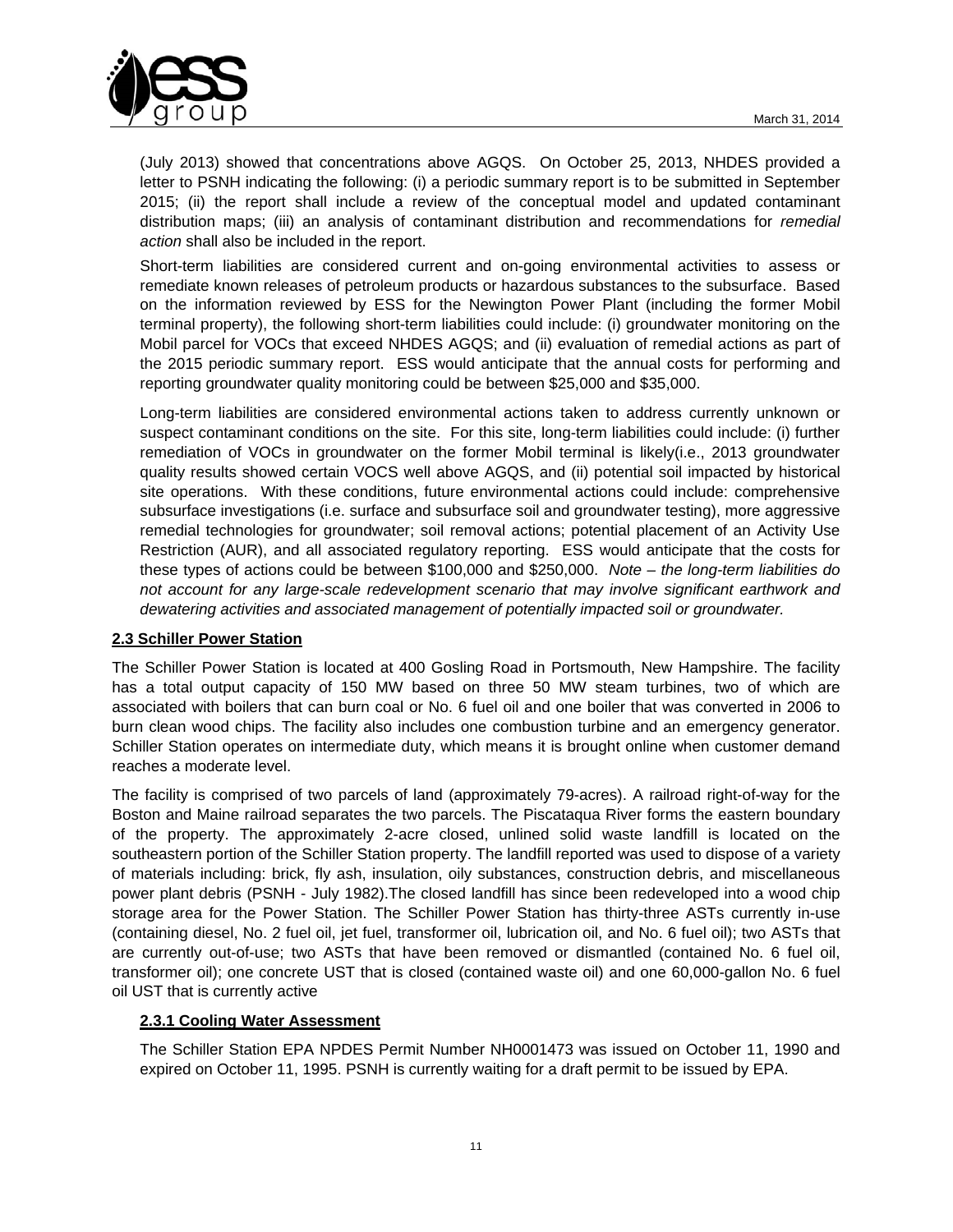

In accordance with the proposed new 316b Rule, the conversion of the existing facility to a closed loop cooling water system would be a major engineering and construction undertaking involving significant planning, associated downtime for the existing unit and results in an overall decrease in the thermal performance of each facility involved. ESS reviewed the PSNH cost estimates developed in the following report [Response to United States Environmental Protection Agency CWA 308 Letter PSNH Schiller Station; October, 2008] and compared these costs to the range of costs identified by EPA in its 316b Development Document for electric generating stations representative of the PSNH facilities. The PSNH cost estimates are costs reflective for the years in which the PSNH reports were completed and as a result these costs would need to be escalated to the year that any conversion of these facilities to closed loop cooling would occur. Cost associated with such conversion fall into several categories; Capital/construction costs, Operation and maintenance, Lost generation during construction, Parasitic electric use and other losses associated with the new system and Operational losses mainly due to decrease in efficiency. The table below summarizes the major expenditures associated with the full conversion of the existing facility to a closed loop cooling water system. $8$ 

| <b>Schiller Generating Station</b>       |                                   |                         |           |       |               |  |  |
|------------------------------------------|-----------------------------------|-------------------------|-----------|-------|---------------|--|--|
|                                          |                                   |                         | MW (MWhr) | \$/MW | 2014 Dollars* |  |  |
|                                          | <b>Construction Cost Estimate</b> |                         |           |       |               |  |  |
|                                          | Station                           |                         |           |       |               |  |  |
|                                          |                                   | Seawater                |           |       | \$60,338,200  |  |  |
|                                          |                                   | Graywater               |           |       | \$54,644,100  |  |  |
|                                          | Operation & Maintenance           |                         |           |       |               |  |  |
|                                          | Station                           |                         |           |       |               |  |  |
|                                          |                                   | Year $1 - 5$            |           |       | \$184,690     |  |  |
|                                          |                                   | Year 6 - 15             |           |       | \$269,150     |  |  |
|                                          |                                   | Year 16-30 (seawater)   |           |       | \$408,000     |  |  |
|                                          |                                   | Year 16-30 (gray water) |           |       | \$400,580     |  |  |
| Lost Capacity During Construction (MWhr) |                                   |                         |           |       |               |  |  |
|                                          | Unit #4                           |                         | 58,800    | \$53  | \$3,116,400   |  |  |
|                                          | Unit #5                           |                         | 58,800    | \$107 | \$6,291,600   |  |  |
|                                          | Unit #6                           |                         | 100,800   | \$53  | \$5,342,400   |  |  |
| Parasitic Loss (MW)                      |                                   |                         |           |       |               |  |  |
|                                          | Station                           |                         | 2.76      | \$98  | \$236,940     |  |  |
| Operation Efficiency Loss (MW)           |                                   |                         |           |       |               |  |  |
|                                          | <b>Station</b>                    |                         | 21.59     | \$98  | \$18,535,000  |  |  |

\* Original values presented in 2008 dollars. Escalated to 2014 dollar using 2% per year.

The site specific costs presented above are reasonable based on the EPA 316(b) Technical Development Document, which provided a representative cost estimate for a closed cycle retrofit of a 350 MW plant with an intake flow of 200,000 gpm. The estimated capital cost for the representative retrofit was between \$35,000,000 and \$92,000,000 depending on the difficulty, with an estimated average level of difficulty being approximately \$59,000,000.The estimated O&M cost for operating a retrofit closed cycle cooling system was \$3,160,000. As described earlier, given the age of the PSNH generating facilities, the relatively low water withdrawals and other factors, it may be possible that an alternative to a full cooling water system conversion to closed cycle would be acceptable to EPA. Since the final 316(b) Rule has yet to be issued and the cost benefit of the required capital investment

l <sup>8</sup> Costs assume the installation of an SPX hybrid closed cooling system.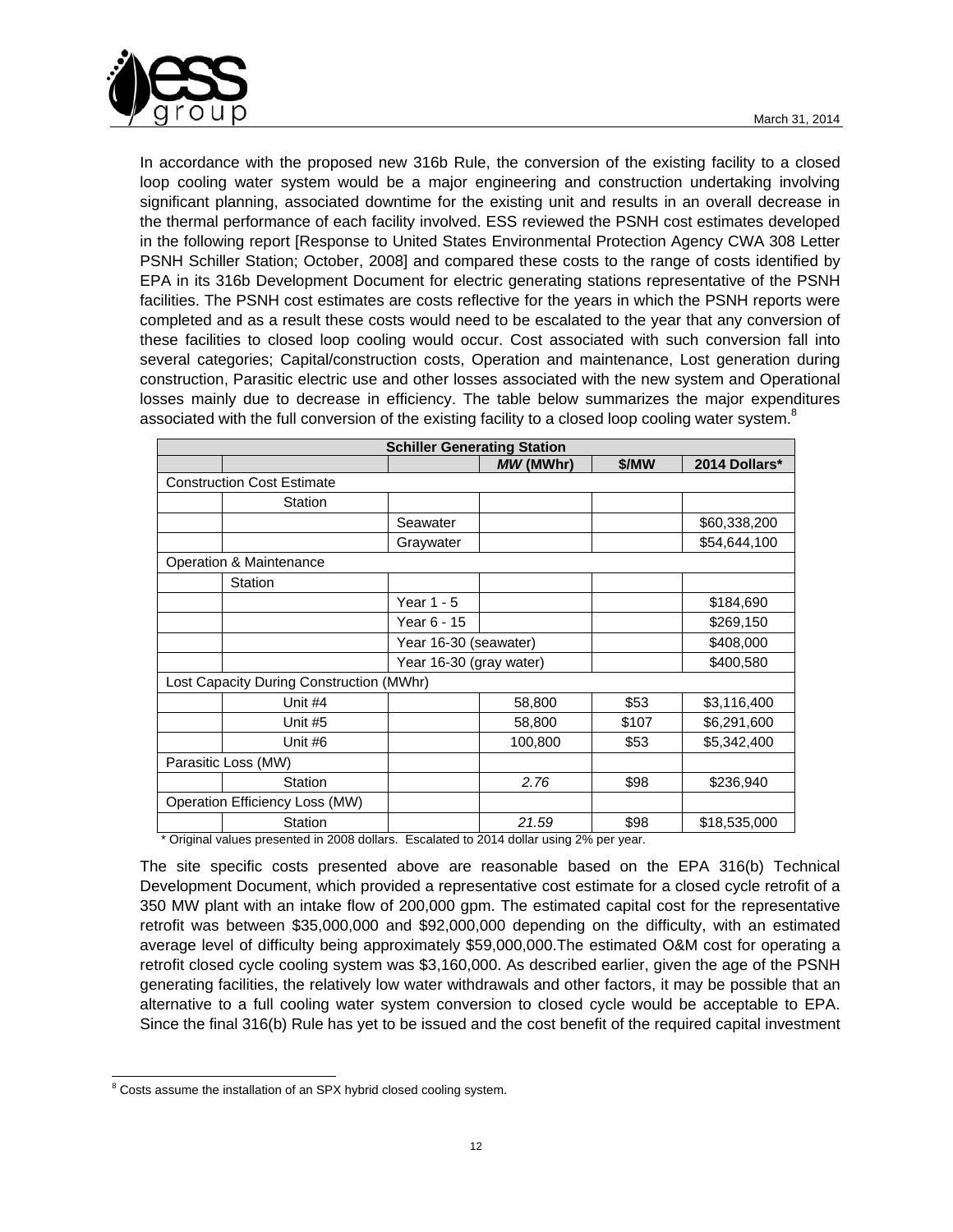

yet to be weighed by EPA, the costs developed for this generating facility should be considered only as a future potential expense.

## **2.3.2 Air Quality Assessment**

NHDES performed an annual Title V Compliance Certification Review on May 8, 2013 and determined the facility to be in complete compliance with the Title V Operating Permit emission limits and operating conditions. Additionally, all recent stack test reports indicate compliance with applicable limits.

PSNH provided a matrix of options being considered to comply with MATS regulations at Schiller Station. According to the regulation, a facility is exempt from the emission limits required by MATS if the facility operates with an annual capacity factor of <8% (based on a 2-year average). PSNH indicates that effectively eliminating coal from use at the facility and limiting the operation of the facility as required for the exemption is an option that presents no capital cost or operating expense, however this option would likely result in decreased operation of the station which would presumably have revenue implications. Alternatively, in order to comply with the MATS regulations, PSNH could install an activated carbon system to meet the mercury standard and a dry sorbent injection system to meet the HCL standard. The capital cost to install the activated carbon system is estimated to be approximately \$300,000 with operating expenses of \$12,000 annually plus materials costs (~\$1/lb with a need for up to 100 lb/hr per unit). The capital cost for the dry sorbent injection system is estimated to be between \$1,500,000 and \$2,000,000 with material costs (~100-250/ton with a need for up to 5 tons/hr). If PSNH determines that limiting the operation of the Schiller facility or eliminating coal is uneconomical, the total cost to comply with the emission limits required in the MATS regulation could result in a capital cost between \$1,800,000 and \$2,300,000 and operating expenses that vary depending on the cost of materials required to operating the control systems.

PSNH has also evaluated monitoring options to ensure compliance with MATS, in the event that the facility is not exempt for MATS in the future. The three criteria pollutants that are evaluated by PSNH are PM, HCL, and mercury. All three constituents could be monitored as part of ongoing quarterly stack testing at no additional capital cost and \$60,000 annual in operating costs, however PSNH suggested this approach may be challenging because of timing i.e. the ability to meet the testing windows since there are no grace period provided for in the event operational or other matters preclude the ability to conduct the test. If stack testing is not the preferred approach, the capital expense to monitor PM is between \$8,000 annually for 3 years to \$210,000 (\$70,000 per unit), with operating expenses between \$8,000 every three years after initial to \$25,000 every 3 years and \$8,000 all other years. The capital expense to monitor HCL would be between \$0 and \$210,000 (\$70,000 per unit), with operating expenses between \$0 and \$7,000 annually. The capital expense to monitor mercury is \$150,000 to \$320,000, with operating expenses of \$15,000 per year.

Based on this analysis, the total cost to PSNH to comply with the monitoring requirements of the MATS regulation at Schiller is between \$0 and \$740,000 in capital cost and variable operating costs depending on the method selected. An evaluation of the effectiveness of the controls identified by PSNH and the associated cost/benefit of each is beyond the scope of this evaluation. PSNH must be in compliance by April 16, 2015.

With regard to potential future limits on greenhouse gas emissions, the use of coal as a fuel source at the Schiller facility which is carbon intensive (as compared to gas or even oil) may require additional operating cost as the program will most likely involve the trading of available "allowances". Additional gas burning capability may also be an option which may require capital investments. Another option could be to reduce operations i.e. capacity factor which would impact revenues. At this time, given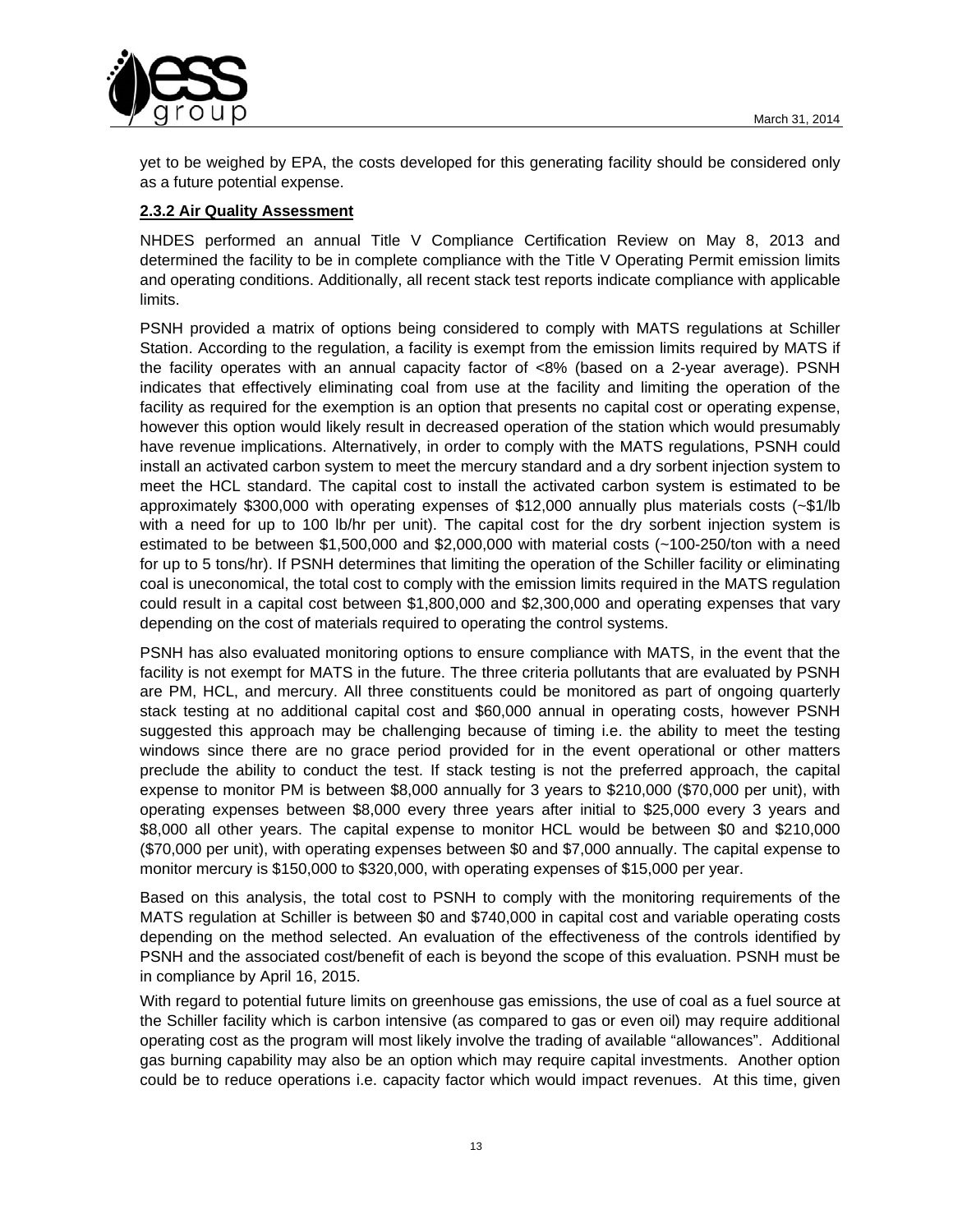

the uncertainty of the proposed GHG emission requirement, it is not possible to definitely assign a future cost.

## **2.3.3 Site Assessment/ Conditions Assessment**

According to records maintained by PSNH and on-file with NHDES, waste was disposed in a former site landfill from about 1949 until 1979. Based on a February 28, 1980 inventory prepared by PSNH, the waste disposed at the site generally consisted of construction and building debris (wood, brick, plaster, metal, and concrete), shells, mud, seaweed, fly ash, rags and absorbent material (e.g. Speedi-dry) containing waste oil, household goods (furniture, washing machines, tires and car parts), boiler and pipe insulation (possibly containing asbestos) and 55-gallon steel drums. The closure of the landfill occurred between 1980 and 1981 and included the removal of suspected asbestoscontaining materials, grading of the area, capping with at least two feet of soil and establishing vegetative cover. Landfill closure also included the installation of four groundwater monitoring wells in May 1980.

Groundwater quality monitoring around the landfill started circa 1980 and remains on-going. The wells are monitored annually. In the June 2016, NHDES also requested additional testing. The most recent round of groundwater monitoring was performed in June 2013. According to the July 31, 2013 Data Transmittal (Sanborn, Head & Associates, Inc.), manganese was the only constituent detected above AGQS. The next groundwater monitoring round is planned for June 2014,

The Newington Station Bulk Storage Containment Area is located at the Schiller Station. The Containment Area is roughly square with dimensions of approximately 540 feet by 540 feet and surrounds two ASTs, both of which are currently used to store No. 6 fuel oil for Newington Station. Each AST is 200 feet in diameter by approximately 56 feet tall with a capacity of approximately 280,000 barrels (about 11.7 million gallons). On July 14, 2011, PSNH personnel observed a discharge of apparent oily water in the area one of the ASTs. Subsequent remedial activities included the removal of approximately 101 tons of non-hazardous petroleum impacted soil from the initial oily-water release area near the AST, a cleaning and inspection of the interior of the AST, the repair of the corroded area in the sump in the floor of the AST, and soil sampling and analysis collected from beneath the sump. On August 19, 2013, NHDES issued a Certificate of No Further Action letter concluding that the site has been DES's closure criteria and that no additional investigation, remedial measures or groundwater monitoring will be required by NHDES for this site and requests that the groundwater monitoring wells be decommissioned.

Short-term liabilities are considered current and on-going environmental activities to assess or remediate known releases of petroleum products or hazardous substances to the subsurface. Based on the information reviewed by ESS for the Newington Power Plant (including the former Mobil terminal property), the following short-term liabilities could include: (i) groundwater monitoring on the Mobil parcel for VOCs that exceed NHDES AGQS; and (ii) evaluation of remedial actions as part of the 2015 periodic summary report. ESS would anticipate that the annual costs for performing and reporting groundwater quality monitoring could be between \$20,000 and \$30,000.

Long-term liabilities are considered environmental actions taken to address currently unknown or suspect contaminant conditions on the site. An example of a potential contaminant condition could include soil quality impacts from historical site operations (historic testing of soil quality appears limited based on the overall size of the property). With this scenario, future environmental actions include: comprehensive subsurface investigations (i.e. surface and subsurface soil testing), limited soil removal actions; potential placement of an Activity Use Restriction (AUR), and all associated regulatory reporting. ESS would anticipate that the costs for these types of actions could be between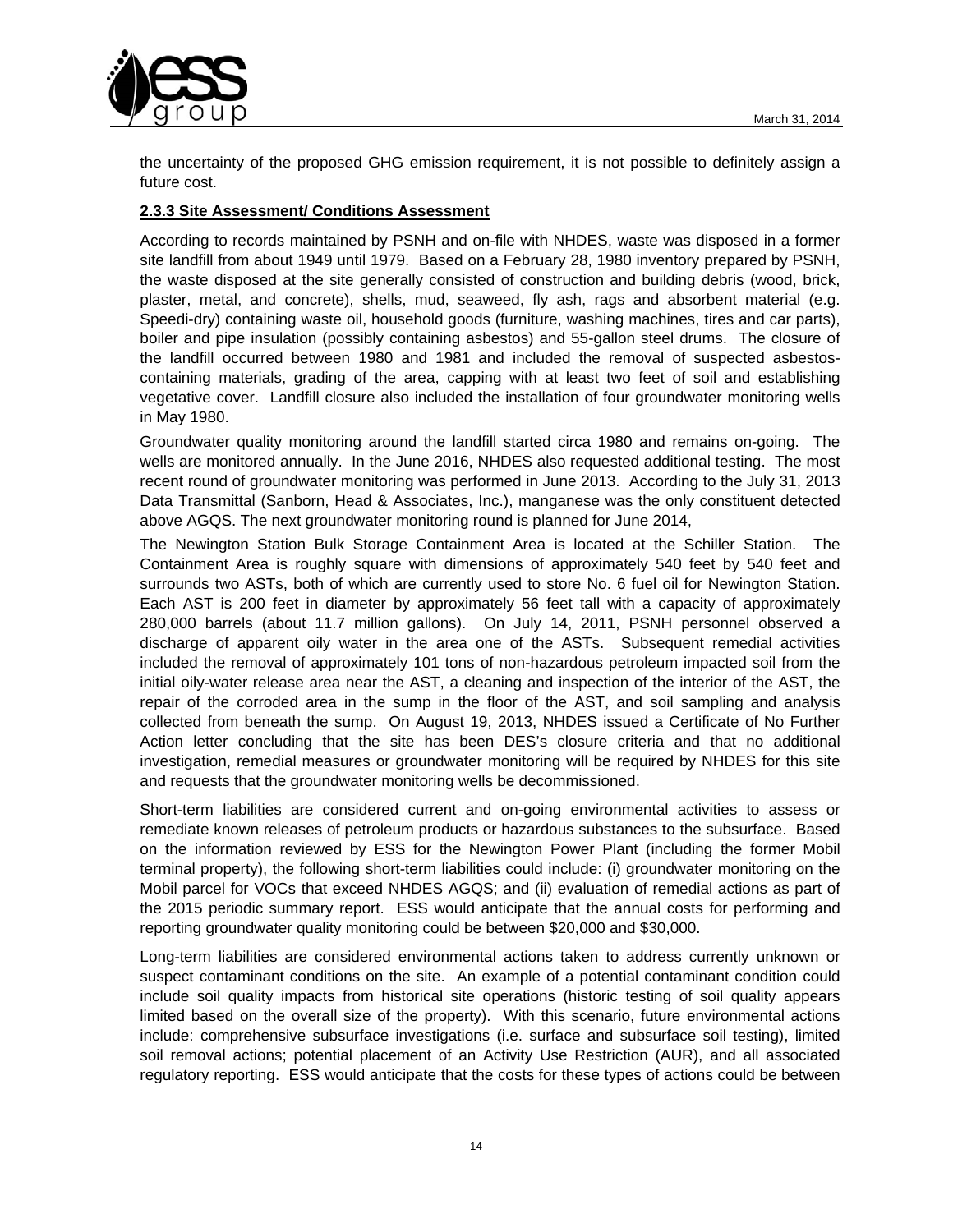

\$50,000 and \$150,000. *Note – the long-term liabilities do not account for any large-scale redevelopment scenario that may involve significant earthwork and dewatering activities and associated management of potentially impacted soil or groundwater.*

## **2.4 Lost Nation Generating Station**

The Lost Nation Generating Station is located at 1508 Lost Nation Road, Northumberland (also known as Groveton), New Hampshire. The primary source of emissions at the facility is a combustion turbine operating as a load shaving unit and a starter engine. Net power output is approximately 22 MW. Seasonal differences can vary as much as 5 MW.

### **2.4.1 Air Quality Assessment**

NHDES performed an annual Title V Compliance Certification Review on May 30, 2013 and determined the facility to be in complete compliance with the Title V Operating Permit emission limits and operating conditions. Additionally, all recent stack tests reports indicate compliance with applicable limits.

The Lost Nation facility is below the threshold for MACT regulations (25 MW). PSNH has indicated that there has been no specific analysis conducted or reports prepared regarding possible future air regulatory requirements. This facility may also be below any future GHG requirements.

### **2.5 While Lake Generating Station**

The White Lake Generating Station is located at 289 Maple Road in Tamworth, New Hampshire. The primary source of emissions at the facility is a combustion turbine operating as a load shaving unit. Net power output is approximately 20.4 MW. Seasonal differences can vary as much as 5 MW. In addition, the facility has a 121.7 hp emergency generator which is below permitting thresholds.

### **2.5.1 Air Quality Assessment**

Based on available information, the facility appears to be in compliance with applicable air permit provisions.

The White Lakes facility is below the threshold for MACT regulations (25 MW). PSNH has indicated that there has been no specific analysis conducted or reports prepared regarding possible future air regulatory requirements. This facility may also be below any future GHG requirements.

### **2.6 Hydroelectric Generating Facilities**

### **2.6.1 Water Quality Assessment**

ESS reviewed the current NPDES permits provided by Public Service Company of New Hampshire in response to ESS 1-004. Six of the nine hydroelectric facilities were issued NPDES permits in 2010 under the Hydroelectric General Permit, which expires on December 7, 2014. Those facilities are:

- Amoskeag Hydro
- Ayers Island Hydo
- Eastman Falls Hydro
- Garvins Falls Hydro
- Gorham Hydro
- Hooksett Hydro